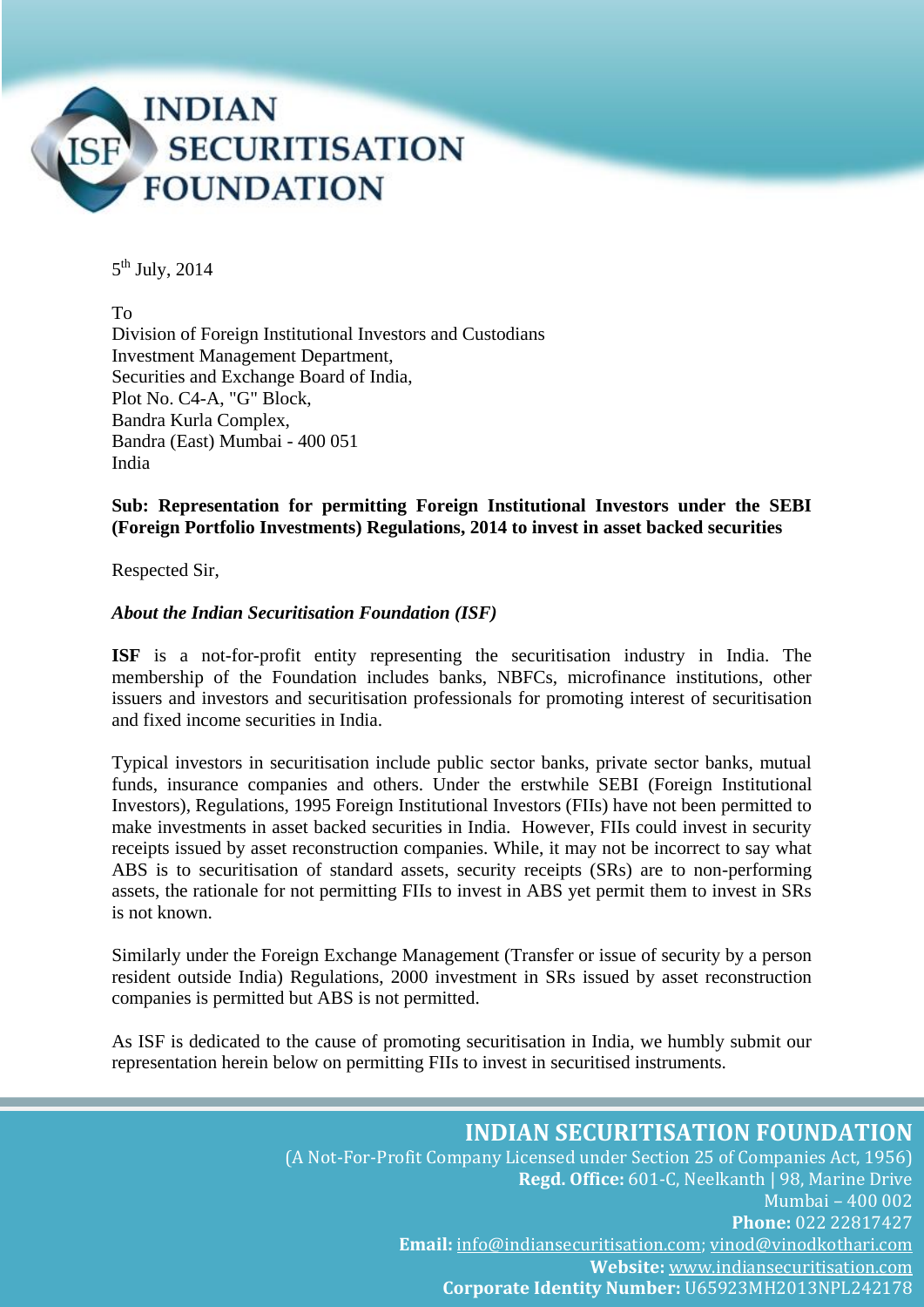

#### *Our representation*

1

Based on our understanding of the extant SEBI and RBI regulations<sup>1</sup> with regard to investments by FIIs in equity and debt securities, we humbly submit that currently investment in ABS has not been permitted to FIIs. However, investment in SRs issued by asset reconstruction companies is permitted under the RBI regulations.

While the intent of the lawmakers is well placed to allow FIIs to invest in SRs and other securities, however the intent could not have been to keep away FIIs from investment in securitised paper.

Recently, SEBI amended the extant regulations, to usher the FPI regime, vide its SEBI (Foreign Portfolio Investors) Regulations, 2013 ("**FPI Regulations**") which was notified on  $7<sup>th</sup>$  January 2014<sup>2</sup>. Incidentally in these regulations as well, ABS has been given a miss from permitted investments' list.

Investment in ABS will not only provide broad basing of investors in the securitisation market but will also promote issuance of papers ranging from medium term to a long term based on the underlying assets cashflows and more and more of asset classes can be securitised and will result in widening participation in the market. As a fixed income security, which is typically AAA rated and offering good returns, we would request you to permit FIIs to invest in ABS as well. Further, keeping in line with the government's efforts to promote bond market in India, healthy market for fixed income securities has securitised debt instruments as an important component.

We request that the amendment be made in the FPI Regulations and to allow the FIIs to invest in ABS.

Below we list down few of the reasons incentivising FIIs to invest in ABS:

a. FIIs investment in India, specifically to in debt securities has seen a sharp decline due to macro-economic factors, regulatory uncertainty, socio-political factors etc. ABS is a well understood and acceptable asset class internationally. Permitting investment in Indian ABS would attract FIIs investment into India as it will be a familiar ground for them.

<sup>&</sup>lt;sup>1</sup> Foreign Exchange Management (Transfer or issue of security by a person resident outside India) Regulations, 2000

<sup>&</sup>lt;sup>2</sup> [http://www.sebi.gov.in/cms/sebi\\_data/attachdocs/1389083605384.pdf](http://www.sebi.gov.in/cms/sebi_data/attachdocs/1389083605384.pdf)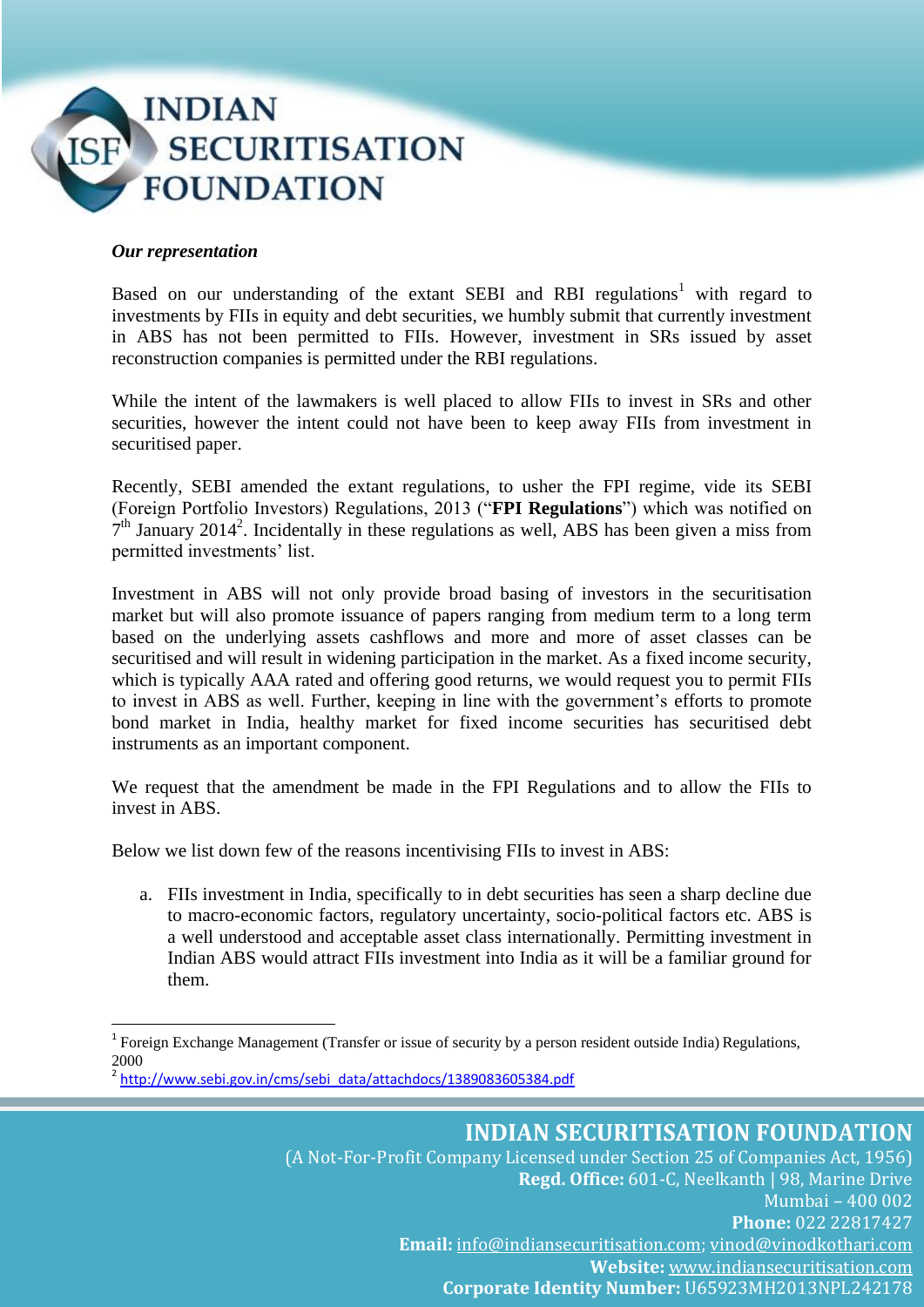# **INDIAN SECURITISATION FOUNDATION**

- b. FIIs are looking for suitable investments in fixed income securities. Asset backed securities are fixed income securities, and provide an effective alternative to traditional corporate bonds.
- c. Asset backed securities have more diversification underlying the instrument than corporate bonds. Hence, investments in asset backed securities may be considered safer as compared to corporate bonds, which is an exposure in a particular corporate.
- d. Asset backed securities typically are rated, and ratings are quite often independent of the rating of the issuer. Many asset backed securities have attained AAA ratings which have withstood the test of time.
- e. Asset backed securities represent portfolios of loans which in turn go for several productive investments such as infrastructure, SME lending, equipment finance, etc. Each of these sectors have multiplier impact for the country.

Based on the above rationale, we humbly submit that FIIs be allowed to make investment in ABS.

Also with this representation, find enclosed **Annexure I** detailing the current state of the securitisation market, extant regulations applicable to securitisation transactions in India and the investment regulations applicable to FIIs.

Should you need any further clarification, we would be glad to provide the same.

Thanking you, Yours truly, For *Indian Securitisation Foundation*

\_\_\_\_\_\_\_\_\_\_\_\_\_\_\_\_\_\_\_\_\_\_\_\_\_\_\_\_\_\_

Cc to: The Chief General Manager Reserve Bank of India Central Office Mumbai -- 400001

Nidhi Bothra

# **INDIAN SECURITISATION FOUNDATION**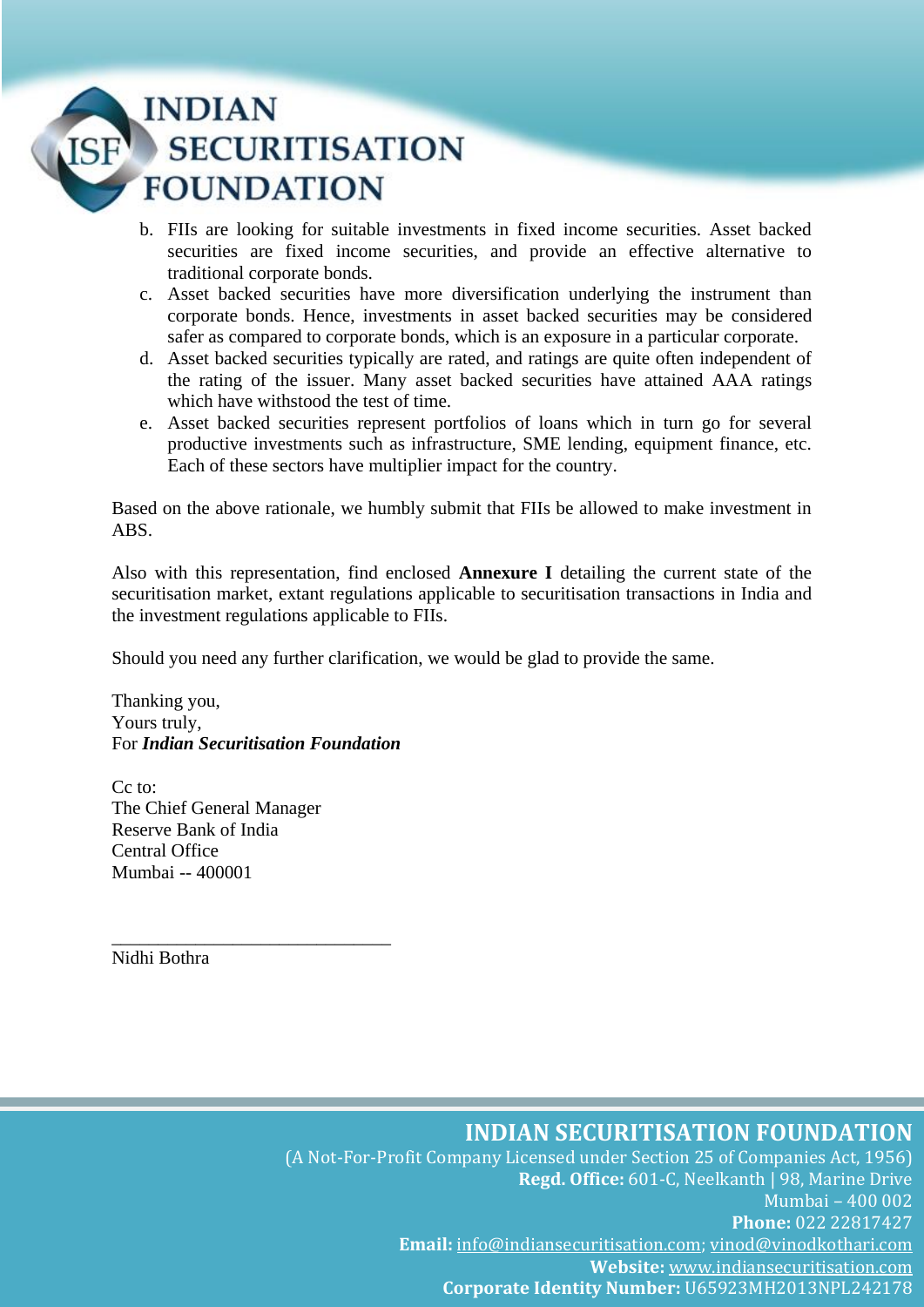# **INDIAN SECURITISATION FOUNDATION**

# **Annexure I**

1

# **Securitisation market in India**

Securitisation as a financial instrument has been prevalent in India since 1990s. The securitisation market started with innovative structures and was largely dominated by PTCs scaling new peaks in terms of volumes of issuances every year. Thereafter the Securitisation Guidelines issued in  $2006$  (2006 Guidelines<sup>3</sup>) was heavy on regulating the PTCs and the entire market shifted to bilateral assignments as the 2006 Guidelines were not applicable to bilateral assignments.

Securitisation market in India was never strong and has been affected more by internal issues than by external shocks. In the wake of the sub-prime crisis, the RBI took cues from the global regulators and felt the need for an overhaul of the securitisation regulations in India. A revised draft of the guidelines was placed on the website of the RBI in September 2011. Thereafter on 7<sup>th</sup> May, 2012, RBI issued the Revised Guidelines on Securitisation Transactions<sup>4</sup> (2012 Guidelines). The 2012 Guidelines lay down separate guidelines for Securitisation and Direct Assignments unlike international regulations that lay down single criteria for transfer of assets whether to SPV or any other real life entity. Post the 2012 Guidelines the market seemed to have shifted back to the PTCs route.

The recent most regulatory development has been the Finance Act, 2013 providing relief to certain class of investors in securitisation by introducing Chapter XII-EA in the Income Tax Act, 1961 with regard to special provisions relating to tax on income distributed by securitisation trusts.

In terms of volumes, the market composition of the structured finance products has been such that ABS has been dominating the market over years. The tabular presentation on the volumes of securitization in India is as below:

# **INDIAN SECURITISATION FOUNDATION**

<sup>3</sup> <http://rbi.org.in/scripts/NotificationUser.aspx?Id=2723&Mode=0>

Revisions to the Guidelines on Securitisation Transactions, May 7, 2012, <http://rbi.org.in/scripts/NotificationUser.aspx?Id=7184&Mode=0>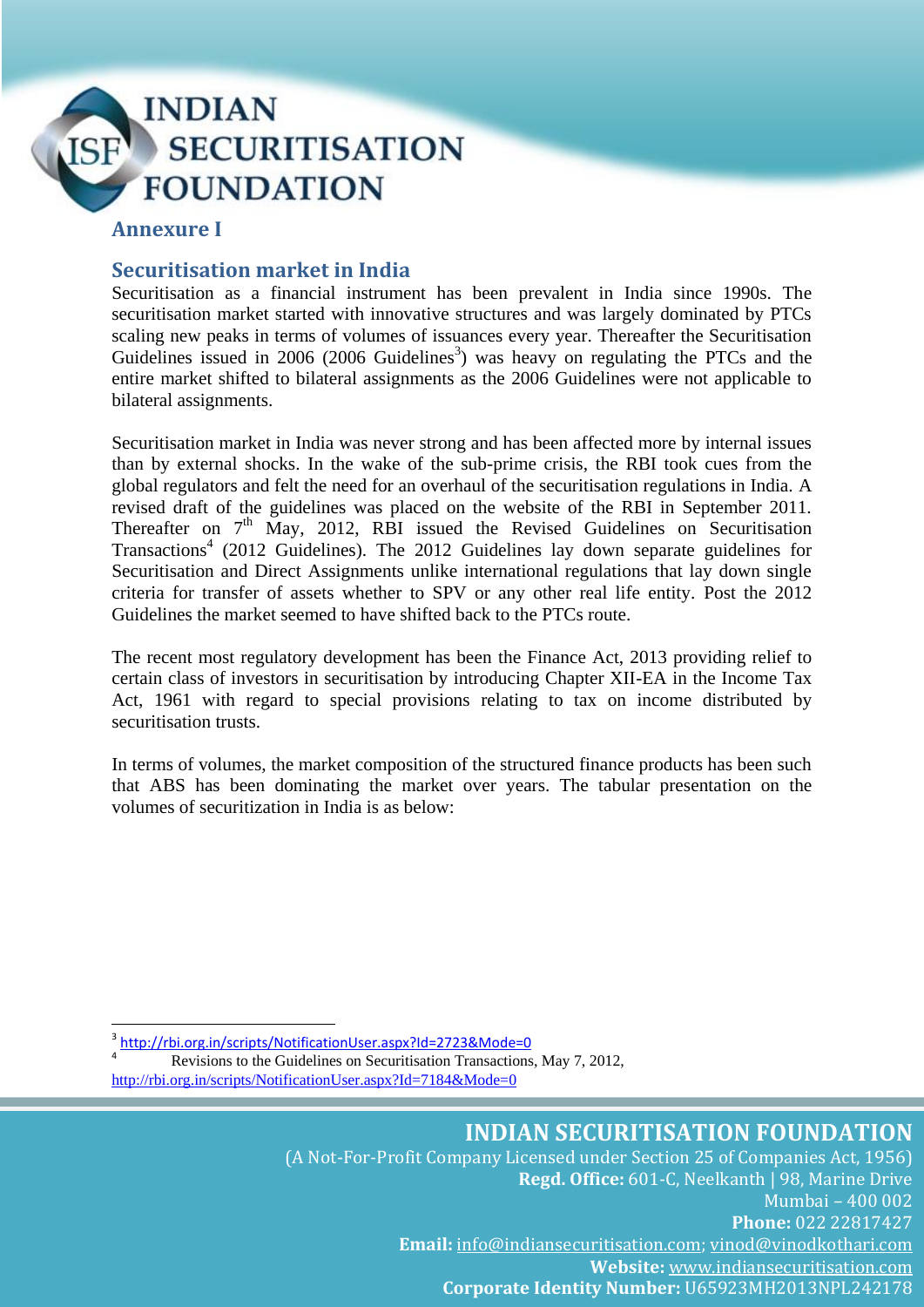

|                | <b>FY 2008</b> |              | <b>FY 2009</b> |              | <b>FY 2010</b> |              | <b>FY 2011</b> |              | <b>FY 2012</b> |              | <b>FY 2013</b>           |                          |
|----------------|----------------|--------------|----------------|--------------|----------------|--------------|----------------|--------------|----------------|--------------|--------------------------|--------------------------|
|                | Amount         | <b>Share</b> | Amount         | <b>Share</b> | Amount         | <b>Share</b> | Amount         | <b>Share</b> | Amount         | <b>Share</b> | Amount                   | <b>Share</b>             |
|                |                |              |                |              |                |              |                |              |                |              |                          |                          |
| <b>ABS</b>     | 31,323         | 49%          | 13.581         | 25%          | 21.497         | 50%          | 20,920         | 68%          | 26,071         | 71%          | 23,504                   | 82%                      |
| <b>RMBS</b>    | 588            | 1%           | 3.291          | 6%           | 6,254          | 14%          | 5,029          | 16%          | 7.680          | 21%          | 5.296                    | 18%                      |
| <b>Total</b>   | 31.911         | 50%          | 16.872         | 31%          | 27.751         | 64%          | 25,948         | 84%          | 33,751         | 92%          | 28,800                   | 100%                     |
| <b>Retail</b>  |                |              |                |              |                |              |                |              |                |              |                          |                          |
| Securiti       |                |              |                |              |                |              |                |              |                |              |                          |                          |
| sation         |                |              |                |              |                |              |                |              |                |              |                          |                          |
| <b>LSO</b>     | 31,819         | 50%          | 35,608         | 66%          | 14.581         | 34%          | 4,341          | 14%          | 2,217          | 6%           | $\overline{\phantom{0}}$ |                          |
| <b>Others</b>  | $ -$           | $- -$        | 1.160          | 2%           | 787            | 2%           | 536            | 2%           | 635            | 2%           | $\overline{\phantom{a}}$ | $\overline{\phantom{a}}$ |
| <b>Overall</b> | 36,730         | 100%         | 53,640         | 100%         | 43,118         | 100%         | 30,825         | 100%         | 36,603         | 100%         | 28,800                   | 100%                     |
| total          |                |              |                |              |                |              |                |              |                |              |                          |                          |
| Growth         | 73%            |              | (16%)          |              | (20%)          |              | (29%)          |              | 15%            |              | $(21\%)$                 |                          |

*Source: Data collated from ICRA's estimates*

In terms of volumes the market has securitised loans worth Rs. 28,800 crores in the financial year 2013-14 which showed a decline of 21% as compared to the volumes in FY 2012-13. The priority sector lending requirements of RBI continue to be the major drivers of securitisation volumes. In terms of asset classes, ABS forms the larger part of the securitisation volumes. However, in financial year 2013-2014, the volumes increased by 11% over the last year's volumes.

#### **Key investors in the market:**

The key investors in the securitisation instruments are largely as follows:

- a. Banks/ Financial Institutions/ NBFCs
- b. Mutual Funds
- c. Insurance Companies

In India the key motivations to invest in securitized paper have been meeting the priority sector lending requirements, capital relief and liquidity. However, the motivations to invest in securitized paper for various investor segment is myriad. The investors in the market are currently very centric and there is a need for broad basing the investors so that the motivation for securitisation is not restricted to meeting the priority sector lending requirements for banks alone.

### **INDIAN SECURITISATION FOUNDATION**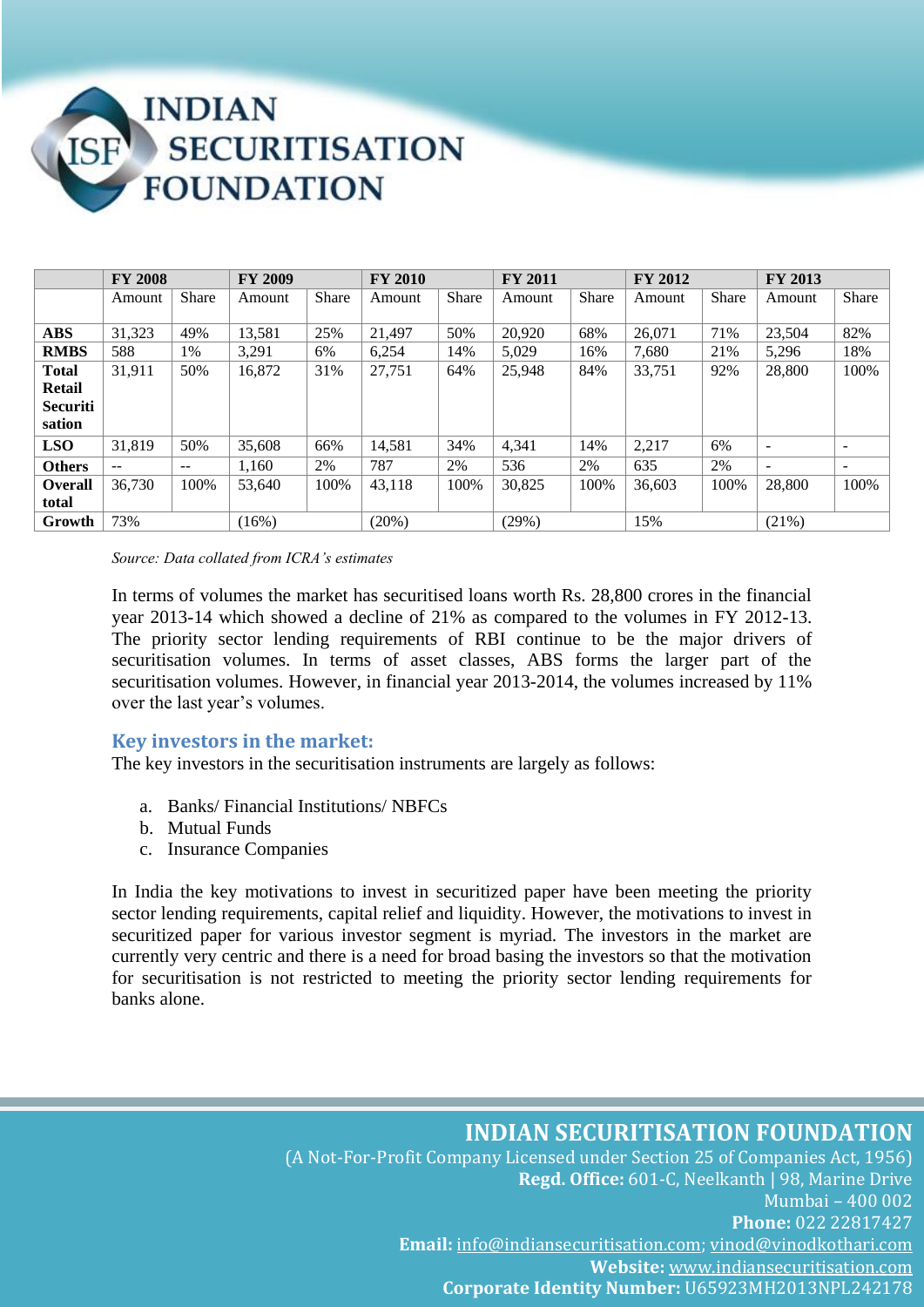

#### **Motivations for investments in securitised paper:**

Securitised paper is typically highly rated (typically can reach AAA rating as well), fully secured, yet provides good yields. The advantages of securitisation to the investors in general include the following:

- o Better Security, as investors have a direct claim over a portfolio of assets;
- o Investment in rated structured finance products;
- o Rating Resilience, as securitisation investment is considered safer than corporate debt;
- o Flexible Instruments to serve various investment objectives;
- o Diversification in investment portfolio;
- o Fixed income security, availability of medium term and long term instrument.

# **Investment Regulations on FIIs:**

#### **RBI regulations for investments by FIIs**

Investment norms for Foreign Institutional Investors are laid down in Foreign Exchange Management (Transfer or issue of security by a person resident outside India) Regulations,  $2000^5$  ("**Regulation**"). Regulation 5(4) states that –

*"(4) A non-resident Indian or a registered FII or a Foreign Central Bank or a QFI or any other person resident outside India included in Schedule 5 may purchase securities, other than shares or convertible debentures of an Indian company, subject to the terms and conditions specified in Schedule 5"*

Further Schedule 5 to the Regulation lists down such securities (other than equity and convertible debt) in which registered FIIs can invest. The schedule permits certain securities that a registered FII may purchase on repatriation basis either directly from the issuer of such securities or through a registered stock broker on a recognized Stock Exchange in India subject to the terms and conditions as specified by the SEBI and the Reserve Bank from time to time:

- a. dated Government securities/treasury bills
- b. listed non-convertible debentures/bonds issued by an Indian company
- c. commercial papers issued by an Indian company

<sup>5</sup> <http://rbi.org.in/Scripts/NotificationUser.aspx?Id=174&Mode=0>

1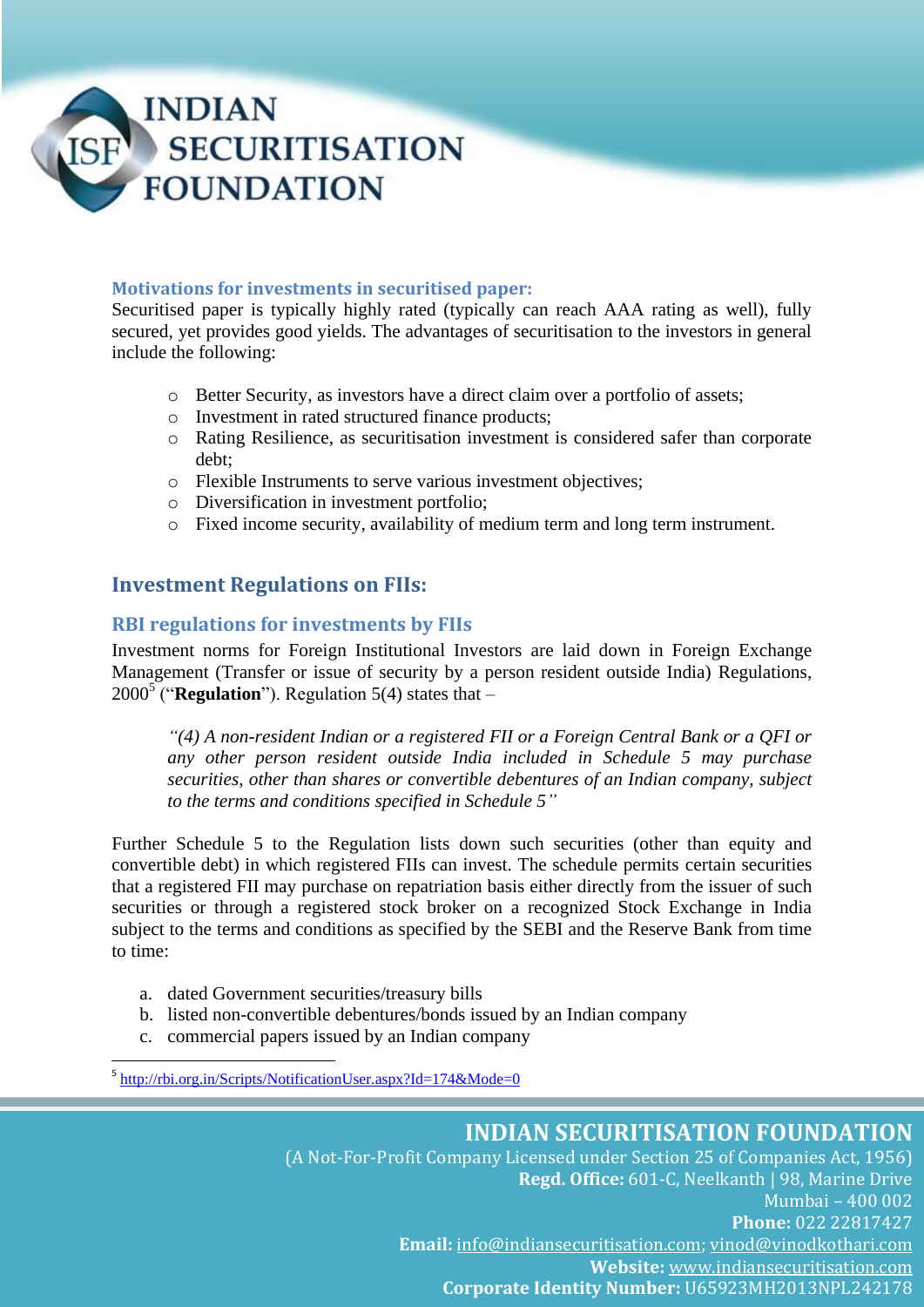

- d. units of domestic mutual funds
- e. Security Receipts issued by Asset Reconstruction Companies
- f. Perpetual Debt instruments eligible for inclusion as Tier I capital and Debt capital instruments as upper Tier II capital issued by banks in India
- g. listed and unlisted non-convertible debentures/bonds issued by an Indian company in the infrastructure sector
- h. non-convertible debentures/bonds issued by Non-Banking Finance Companies categorized as 'Infrastructure Finance Companies'
- i. Rupee denominated bonds/units issued by Infrastructure Debt Funds

#### **SEBI FPI Regulations:**

The SEBI came out with the FPI Regulations, 2014 on  $7<sup>th</sup>$  January, 2014<sup>6</sup>. Under Chapter II of the FPI Regulations, FIIs or the sub-accounts who have been granted registration by the Board shall be deemed to be foreign portfolio investors for the purpose of these regulations.

Further, Regulation 21 of the FPI Regulations lays down investment restrictions which include:

- *a) Securities in the primary and secondary markets including shares, debentures and warrants of companies, listed or to be listed on a recognized stock exchange in India;*
- *b) Units of schemes floated by domestic mutual funds, whether listed on a recognized stock exchange or not;*
- *c) Units of schemes floated by a collective investment scheme;*
- *d) Derivatives traded on a recognized stock exchange;*
- *e) Treasury bills and dated government securities;*
- *f) Commercial papers issued by an Indian company;*
- *g) Rupee denominated credit enhanced bonds;*
- *h) Security receipts issued by asset reconstruction companies;*
- *…*

1

*(n)Such other instruments specified by the Board from time to time.(emphasis ours)*

# **INDIAN SECURITISATION FOUNDATION**

<sup>&</sup>lt;sup>6</sup> [http://www.sebi.gov.in/cms/sebi\\_data/attachdocs/1389083605384.pdf](http://www.sebi.gov.in/cms/sebi_data/attachdocs/1389083605384.pdf)